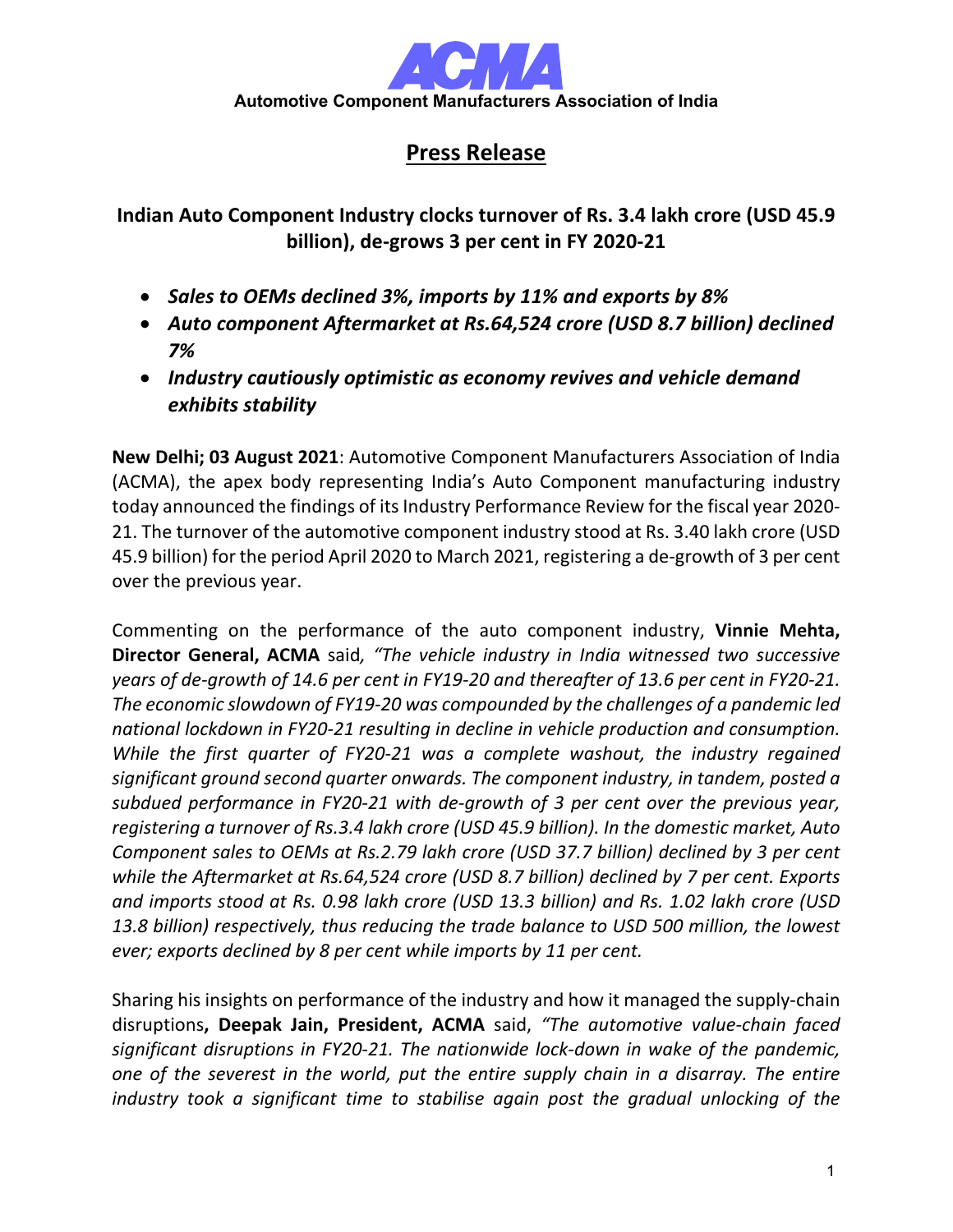*economy. While vehicle sales and production improved quarter-on-quarter from second quarter of FY20-21 onwards, however the first quarter of FY21-22 was once again confronted with another round of disruptions due to the second wave of the pandemic. While this wave was a much severe humanitarian crisis, the lockdowns, however were regional, in line with the Government's ethos of 'Lives and Livelihoods' resulting in lesser adverse impact on economy and production."*

*"In this environment of volatility, despite disruption of production in supply chain, the industry displayed remarkable resilience and evolved in a spirit of collaboration. Whilst the OEMs gave consistent direction and visibility, the component industry supported well in ensuring smooth ramp-up and business continuity. It is also noteworthy that despite several challenges, many ACMA members undertook relief measures by setting up hospitals and oxygen camps, donating ventilators and concentrators, and contributing generously towards community service.",* added **Jain.**

Speaking about the headwinds being faced by the industry, **Jain** elaborated*, "With economy progressively returning to normal and as vehicular demand picks-ups, we are cautiously optimistic about the performance of the industry for this year. The challenges on the front of availability of semiconductors, escalating prices as also availability of raw materials, challenges on the front of logistics including non-availability and high prices of containers, among others, continue to hinder a smooth recovery. We are also wary of a third wave of pandemic and hope that the current revival in demand will be a sustained one. We are optimistic that the lessons learnt in managing the first two will stand us in good stead in managing the third one as well."* 

On the policy front, ACMA is grateful to the government for the recent announcement of the Production Linked Incentive (PLI) scheme for the ACC Battery Storage, which is a right step towards creating a holistic ecosystem for manufacturing and sustaining of electric mobility in the country. That apart, while the PLI scheme for auto and auto component industry has been announced, the industry awaits its finer details. The PLI scheme for auto and auto components is expected to create an export competitive auto component industry as also give a thrust to its localisation. The industry is also keen on an early announcement of the details of the RODEPT (Remission of Duties and Taxes on Export Products) scheme, that will refund embedded taxes and duties, previously nonrecoverable, to make component exports price competitive.

## **Key findings of the ACMA Annual Industry Performance Review for 2020-21:**

• **Sales to OEMs**: Auto Component sales to OEMs, in the domestic market, at Rs.2.79 lakh crore (USD 37.7 billion), declined 3 per cent compared to the previous year. Sales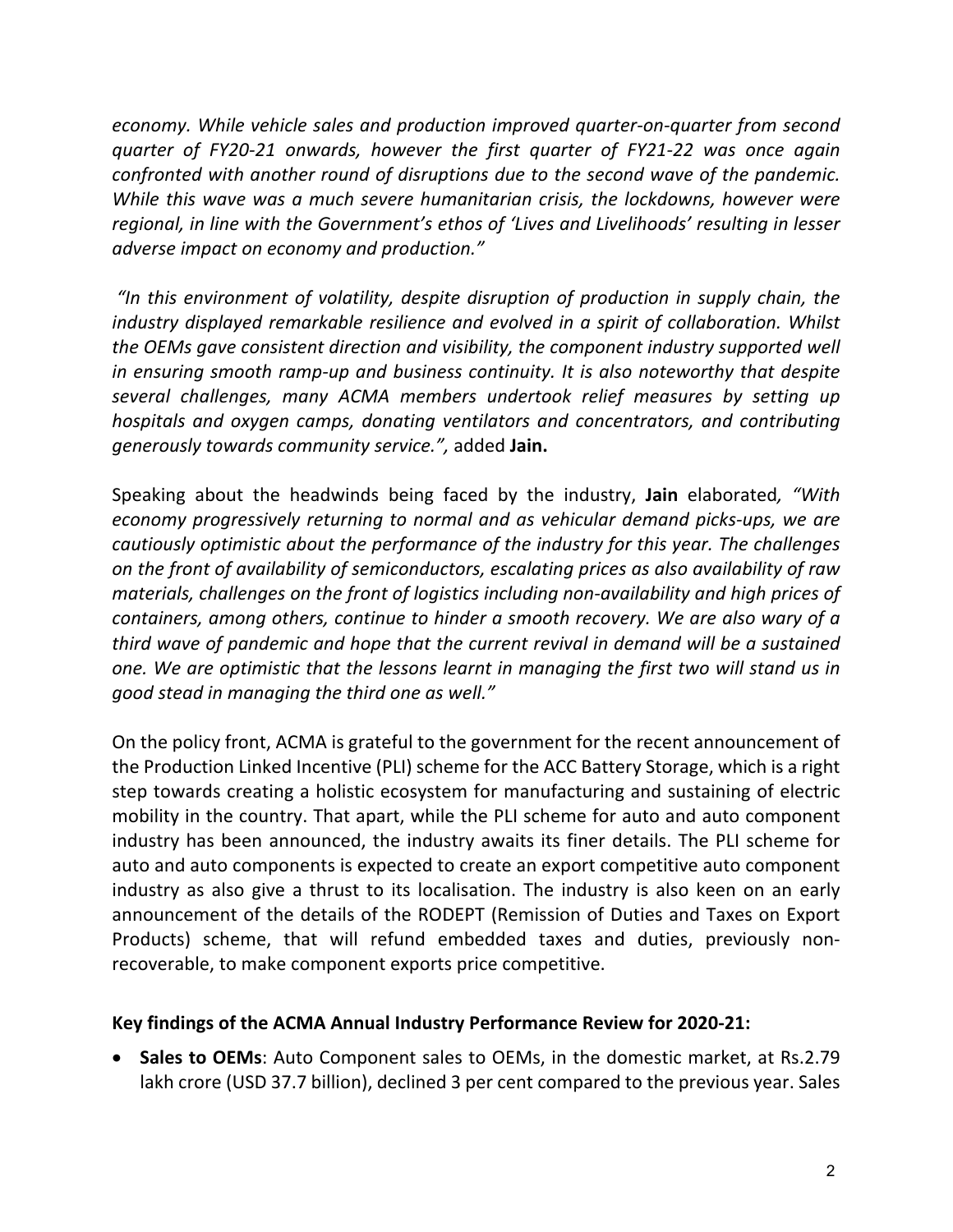to OEMs in the H1 2021 had declined by 31 per cent over the first-half of the previous year, however it witnessed a healthy recovery in H2 2021.

• **Exports**: Exports of auto components witnessed degrowth of 8 per cent to Rs.0.98 lakh crore (USD 13.3 billion) in 2020-21 from Rs 1.02 lakh crore (USD 14.5 billion) in 2019- 20. Europe accounting for 32 per cent of exports, saw a decline of 4 percent, while North America and Asia, accounting for 30 per cent and 26 per cent declined 7 percent and 8 percent respectively.

The key export items included drive transmission & steering, engine components, Body/Chassis, Suspension & Braking etc.

- **Imports**: Slowdown in the domestic market also reflected on imports of component into India. Component imports fell by 11 per cent to Rs.1.02 lakh crore (USD 13.8 billion) in 2020-21 from Rs.1.09 lakh crore (USD 15.4 billion) in 2019-20. Asia accounted for 66 per cent of imports followed by Europe and North America at 25 per cent and 7 per cent respectively. Imports from Asia declined by 9 per cent, while those from Europe by 13 per cent and from North America by 17 per cent.
- **Aftermarket**: While the two-wheelers and passenger vehicles segments of the aftermarket witnessed strong recovery, revival in the commercial vehicles aftermarket was less than expected leading to an overall decline of 7 per cent in the aftermarket. The turnover of the aftermarket in FY20-21 stood at Rs.64,524 crore (USD 8.7 billion) compared to Rs 69.381 crore (USD 9.8 billion) in the previous year.

Note:

- *1. Turnover data represents the entire supplies from the auto component industry (ACMA members and non-members) to the on-road and off-road vehicle manufacturers and the aftermarket in India as well as exports. This also includes component supplies captive to the OEMs and by the unorganized and smaller players.*
- *2. Percentage Growth figures of total turnover of the auto component industry, sales to OEMs and aftermarket are in Rupee-terms while those of exports and imports are in Dollar-terms*

## **About ACMA:**

The Automotive Component Manufacturers Association of India (ACMA) is the apex body representing the interest of the Indian Auto Component Industry. Its membership of over 850